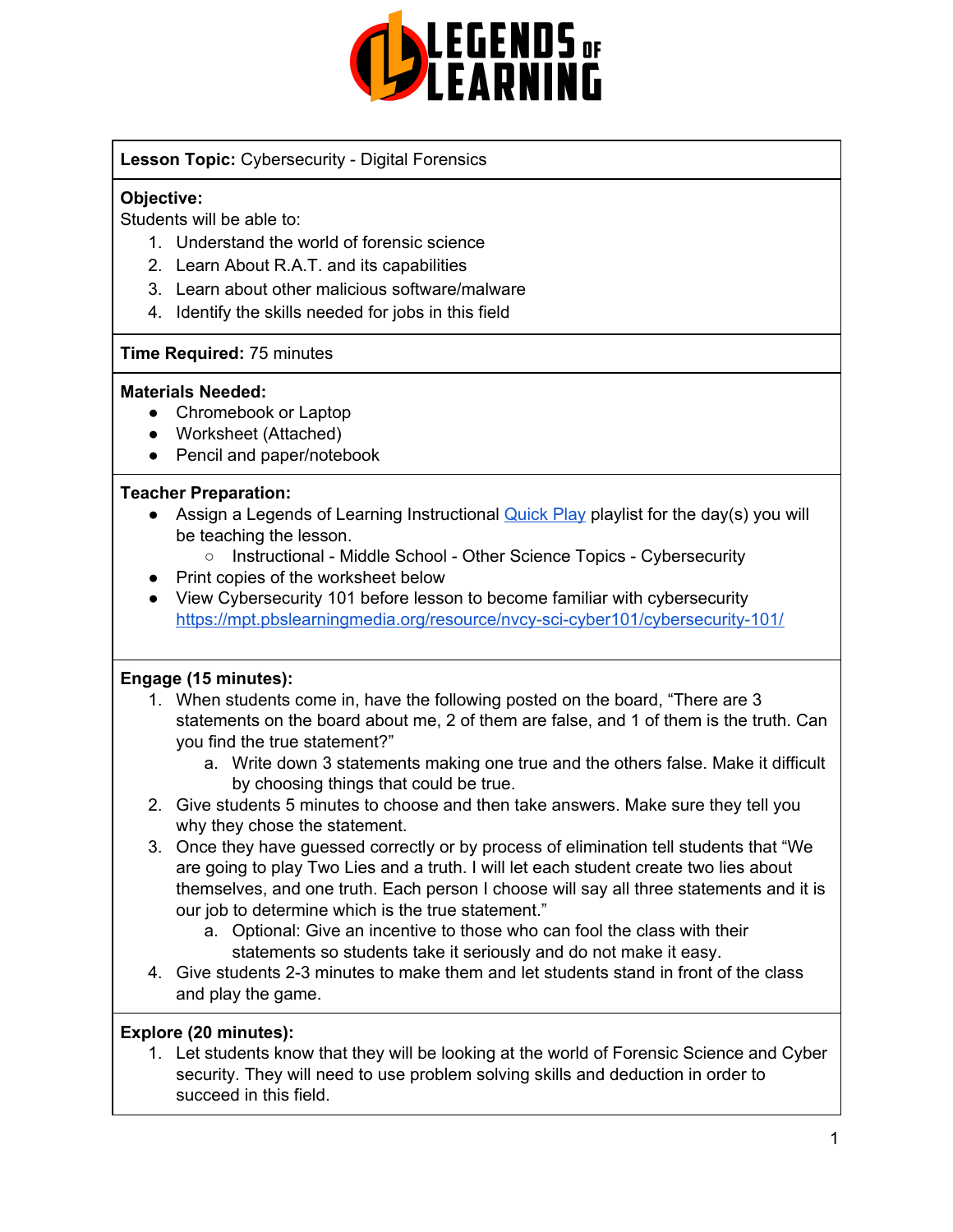

- 2. Have your students sign in to Legends of [Learning](https://intercom.help/legends-of-learning/en/articles/2154920-students-joining-a-playlist). Instruct students to complete the Instructional playlist.
- 3. Tell students to complete the Cyber Security worksheet as they complete the game. Students can work in pairs depending on technology availability.

### **Explain (10 minutes):**

- 1. When students finish with the game or time expires, ask students about the game. Ask questions such as:
	- a. "What skills did you need for this game?"
		- i. Sample response- Questioning skills, critical thinking, skills in following clues, etc.
	- b. "How would you define Cybersecurity?"
		- i. Sample response- relate answers to the field and the word. Securing or protecting information online from threats of viruses and hackers.
	- c. "How would you define Forensic Science?"
		- i. Sample response- relate answers to words. Study of investigation of people, using clues to discover and obtain information.
	- d. "What skills/subject will I learn in school to help me in this field?"
		- i. Sample response Critical thinking, skills in math, science and reading are acceptable.
	- e. "What is a RAT?"
		- i. Answer: Remote Access Trojan
	- f. "What is malware?"
		- i. "malicious software" computer programs designed to infiltrate and damage computers without the users consent

#### **Elaborate (20 minutes):**

- 1. Have your students sign back in to Legends of [Learning.](https://intercom.help/legends-of-learning/en/articles/2154920-students-joining-a-playlist) Instruct students to complete the game "Cyborary Quest" in the Instructional playlist.
- 2. Tell students to continue working on the Cyber Security worksheet as they complete the game. Students can work in pairs depending on technology availability.

## **Evaluate (10 minutes):**

1. Students will finish the worksheet for their evaluation and turn it in.

#### **Additional Lesson Strategies:**

- To use Legends for additional instruction, create a [custom](https://intercom.help/legends-of-learning/en/articles/2154910-creating-a-playlist) playlist with an [instructional](https://intercom.help/legends-of-learning/en/articles/3505828-types-of-games) [game](https://intercom.help/legends-of-learning/en/articles/3505828-types-of-games) and pre and post [assessment](https://intercom.help/legends-of-learning/en/articles/2154913-adding-assessments-to-a-playlist).
- To use Legends for a quick formative [assessment](https://intercom.help/legends-of-learning/en/articles/2154913-adding-assessments-to-a-playlist), create a 5-question assessment in a [playlist](https://intercom.help/legends-of-learning/en/articles/2154910-creating-a-playlist).
- To use Legends for a student-directed experience, create a [targeted](https://intercom.help/legends-of-learning/en/articles/3340814-targeted-freeplay) freeplay playlist.
- Encourage students to play on their own at home in Legends of Learning: [Awakening](https://intercom.help/legends-of-learning/en/articles/2425490-legends-of-learning-awakening) for a student-driven experience including avatars, battling, and quests all centered around topics they are covering in class.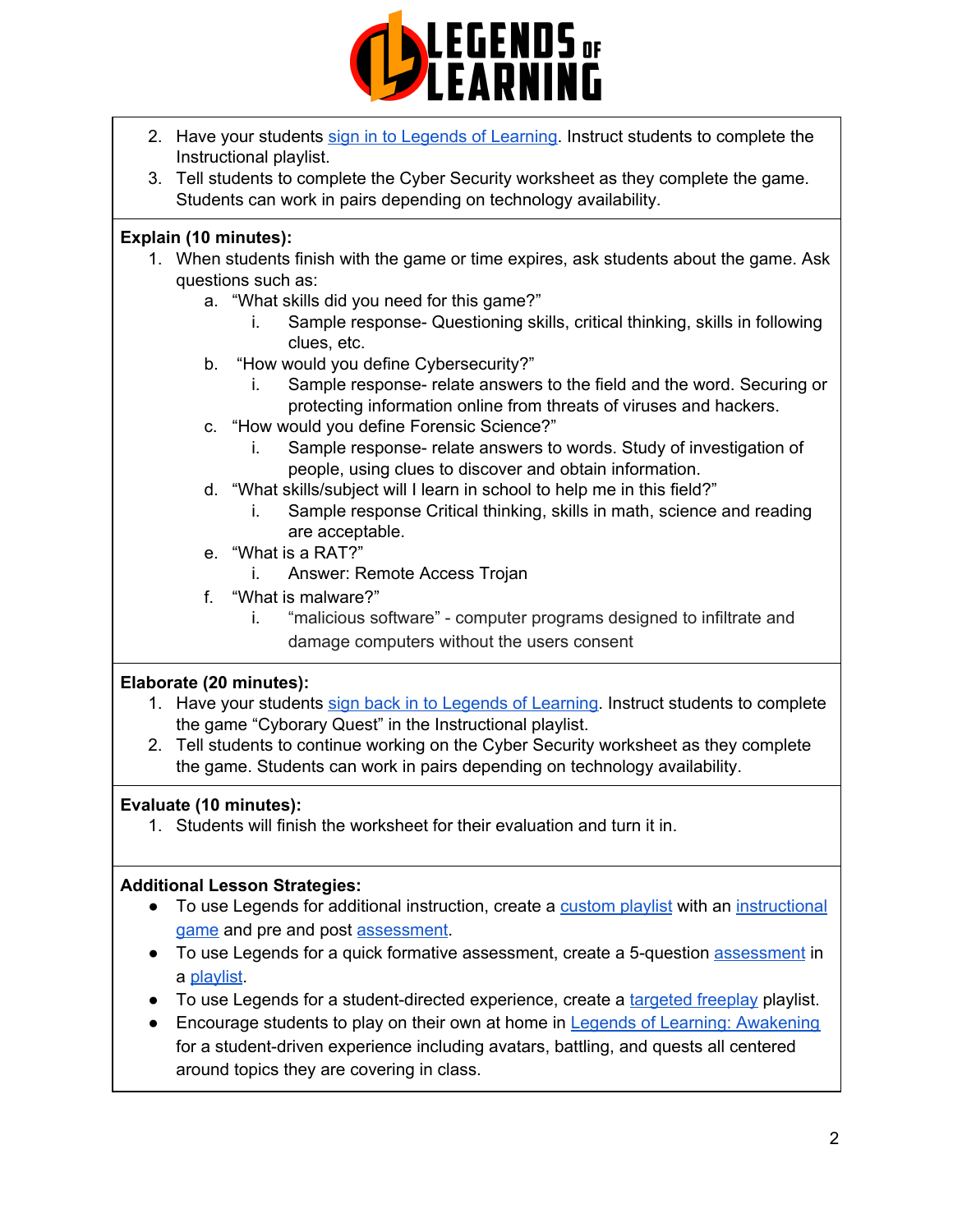

Name\_\_\_\_\_\_\_\_\_\_\_\_\_\_\_\_\_\_\_\_ Date\_\_\_\_\_\_\_\_\_\_\_\_

Forensic Science- Cyber Security

Define The following terms

Cybersecurity-

Forensic Science-

R.A.T-

Malware-

What were the challenges that you saw in finding out where the RAT came from in "Digital Forensic Files" : The RAT?

What were the challenges that you saw in the Cyborary Quest?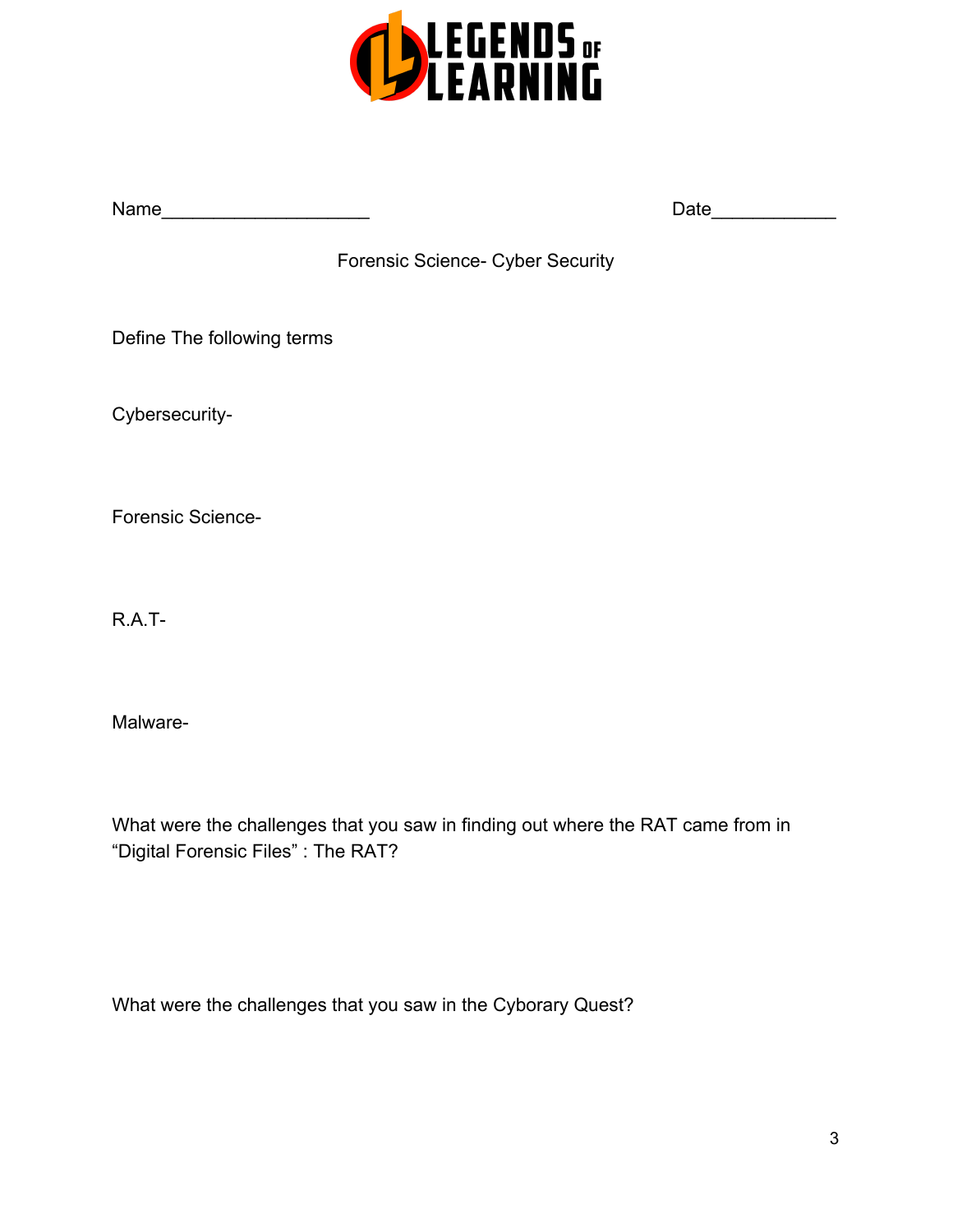

Fill out the KWL chart with 3 points in each category. List 3 things you learned, 3 things you learned and 3 things you are still wondering about Cybersecurity.

| I Know | I Learned | I Wonder |
|--------|-----------|----------|
|        |           |          |
|        |           |          |
|        |           |          |
|        |           |          |
|        |           |          |
|        |           |          |
|        |           |          |
|        |           |          |
|        |           |          |
|        |           |          |
|        |           |          |
|        |           |          |
|        |           |          |
|        |           |          |
|        |           |          |